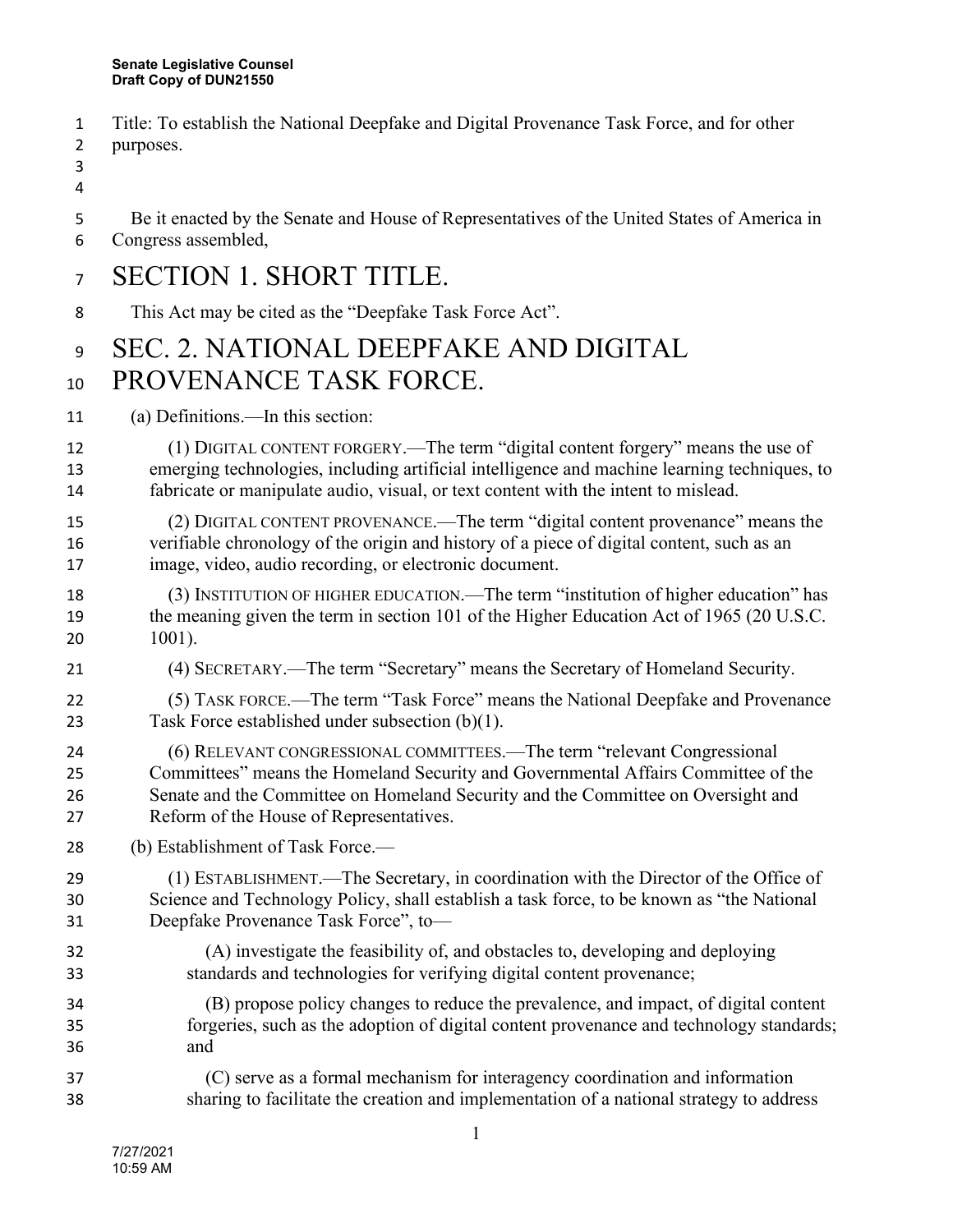| 1                          | the growing threats posed by digital content forgeries.                                                                                                                                                                                                                                                                                                                                                                          |
|----------------------------|----------------------------------------------------------------------------------------------------------------------------------------------------------------------------------------------------------------------------------------------------------------------------------------------------------------------------------------------------------------------------------------------------------------------------------|
| 2                          | $(2)$ MEMBERSHIP.—                                                                                                                                                                                                                                                                                                                                                                                                               |
| 3<br>4<br>5                | (A) CO-CHAIRPERSONS.—The Secretary, or the Secretary's designee, and the<br>Director of the Office of Science and Technology Policy, or the Director's designee,<br>shall serve as the co-chairpersons of the Task Force.                                                                                                                                                                                                        |
| 6                          | (B) COMPOSITION.—The Task Force shall be composed of 12 members, of whom—                                                                                                                                                                                                                                                                                                                                                        |
| 7<br>8                     | (i) 4 shall be representatives from the Federal Government, including the co-<br>chairpersons of the Task Force;                                                                                                                                                                                                                                                                                                                 |
| 9                          | (ii) 4 shall be representatives from institutions of higher education; and                                                                                                                                                                                                                                                                                                                                                       |
| 10                         | (iii) 4 shall be representatives from private or nonprofit organizations.                                                                                                                                                                                                                                                                                                                                                        |
| 11<br>12<br>13             | (C) APPOINTMENT.—Not later than 120 days after the date of enactment of this Act,<br>the co-chairpersons of the Task Force shall appoint members to the Task Force in<br>accordance with subparagraph $(A)$ from among technical experts in-                                                                                                                                                                                     |
| 14                         | (i) artificial intelligence;                                                                                                                                                                                                                                                                                                                                                                                                     |
| 15                         | (ii) media manipulation;                                                                                                                                                                                                                                                                                                                                                                                                         |
| 16                         | (iii) digital forensics;                                                                                                                                                                                                                                                                                                                                                                                                         |
| 17                         | (iv) secure digital content and delivery;                                                                                                                                                                                                                                                                                                                                                                                        |
| 18                         | (v) cryptography; or                                                                                                                                                                                                                                                                                                                                                                                                             |
| 19                         | (vi) related subjects.                                                                                                                                                                                                                                                                                                                                                                                                           |
| 20<br>21                   | (D) TERM OF APPOINTMENT.—The term of a member of the Task Force shall end on<br>the date described in subsection $(g)(1)$ .                                                                                                                                                                                                                                                                                                      |
| 22<br>23                   | (E) VACANCY.—Any vacancy occurring in the membership of the Task Force shall<br>be filled in the same manner in which the original appointment was made.                                                                                                                                                                                                                                                                         |
| 24<br>25<br>26<br>27<br>28 | (F) EXPENSES FOR NON-FEDERAL MEMBERS.—Members of the Task Force described<br>in clauses (ii) and (iii) of subparagraph (B) shall be allowed travel expenses, including<br>per diem in lieu of subsistence, at rates authorized for employees under subchapter I of<br>chapter 57 of title 5, United States Code, while away from their homes or regular<br>places of business in the performance of services for the Task Force. |
| 29                         | (c) Coordinated Plan.—                                                                                                                                                                                                                                                                                                                                                                                                           |
| 30                         | (1) IN GENERAL.—The Task Force shall develop a coordinated plan to—                                                                                                                                                                                                                                                                                                                                                              |
| 31<br>32<br>33             | (A) reduce the proliferation, and impact, of digital content forgeries, including by<br>exploring how the adoption of a digital content provenance standard could assist with<br>reducing the proliferation of digital content forgeries;                                                                                                                                                                                        |
| 34                         | (B) develop mechanisms for content creators to-                                                                                                                                                                                                                                                                                                                                                                                  |
| 35<br>36                   | (i) cryptographically certify the authenticity of original media and non-<br>deceptive manipulations; and                                                                                                                                                                                                                                                                                                                        |
| 37                         | (ii) enable the public to validate the authenticity of original media and non-                                                                                                                                                                                                                                                                                                                                                   |
|                            |                                                                                                                                                                                                                                                                                                                                                                                                                                  |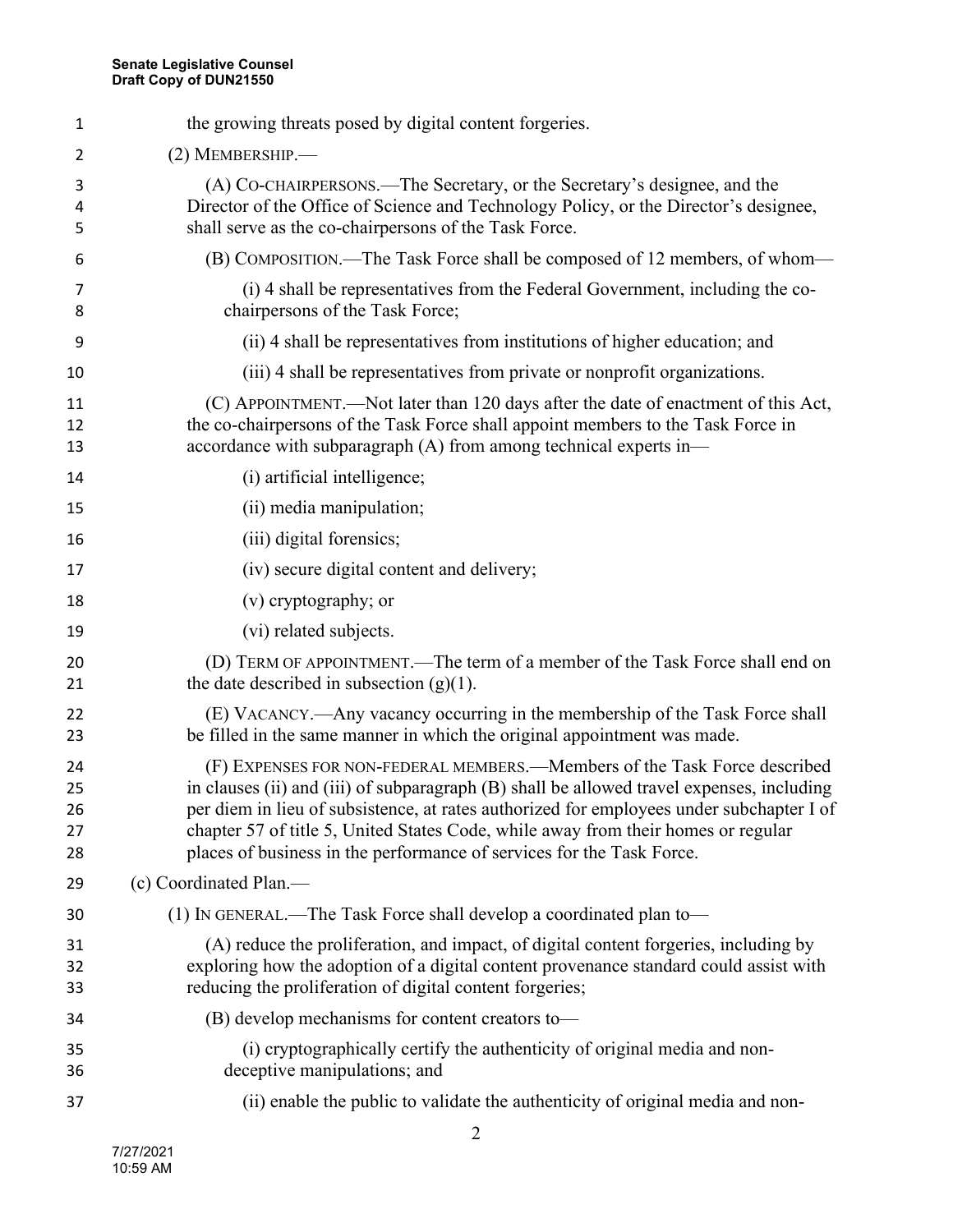| 1  | deceptive manipulations to establish digital content provenance; and                        |
|----|---------------------------------------------------------------------------------------------|
| 2  | (C) increase the ability of internet companies, journalists, watchdog organizations,        |
| 3  | and other relevant entities, and members of the public, to meaningfully scrutinize and      |
| 4  | identify potential digital content forgeries, and relay trust and information about digital |
| 5  | content provenance to content consumers.                                                    |
| 6  | (2) CONTENTS.—The plan required under paragraph (1) shall include the following:            |
| 7  | (A) A Government-wide research and development agenda to-                                   |
| 8  | (i) improve technologies to identify digital content forgeries; and                         |
| 9  | (ii) relay information about digital content provenance to content consumers.               |
| 10 | (B) An assessment of the feasibility of, and obstacles to, the deployment of                |
| 11 | technology to capture, preserve, and display digital content provenance.                    |
| 12 | (C) An assessment of the feasibility of, and challenges in, distinguishing between—         |
| 13 | (i) benign or helpful alterations to digital content; and                                   |
| 14 | (ii) intentionally deceptive or obfuscating alterations to digital content.                 |
| 15 | (D) A discussion of best practices, including any necessary standards, for the              |
| 16 | adoption and effective use of technology to ascertain digital content provenance.           |
| 17 | (E) Conceptual proposals for necessary research projects and experiments to further         |
| 18 | develop successful technology to ascertain digital content provenance.                      |
| 19 | (F) Proposed policy changes, including changes in law, to-                                  |
| 20 | (i) incentivize the adoption of technology, open standards, or other means to               |
| 21 | detect digital content forgeries and determine digital content provenance; and              |
| 22 | (ii) reduce the incidence and proliferation of digital content forgeries.                   |
| 23 | (G) Recommendations of of models for public-private partnerships to fight                   |
| 24 | disinformation and reduce digital content forgeries, including partnerships that support    |
| 25 | and collaborate on-                                                                         |
| 26 | (i) industry practices and standards for verifying the authenticity digital content         |
| 27 | provenance;                                                                                 |
| 28 | (ii) digital literacy education campaigns and publicly available detection tools            |
| 29 | to reduce the proliferation, and impact, of disinformation and digital content              |
| 30 | forgeries;                                                                                  |
| 31 | (iii) industry practices and standards for documenting relevant research and                |
| 32 | progress in machine learning; and                                                           |
| 33 | (iv) the means and methods for identifying and addressing the technical and                 |
| 34 | financial infrastructure that support the proliferation of digital content forgeries,       |
| 35 | such as inauthentic social media accounts and bank accounts.                                |
| 36 | (H) An assessment of privacy and civil liberties requirements associated with efforts       |
| 37 | to deploy technology to ascertain digital content provenance or reduce the proliferation    |
| 38 | of digital content forgeries, including statutory or other proposed policy changes.         |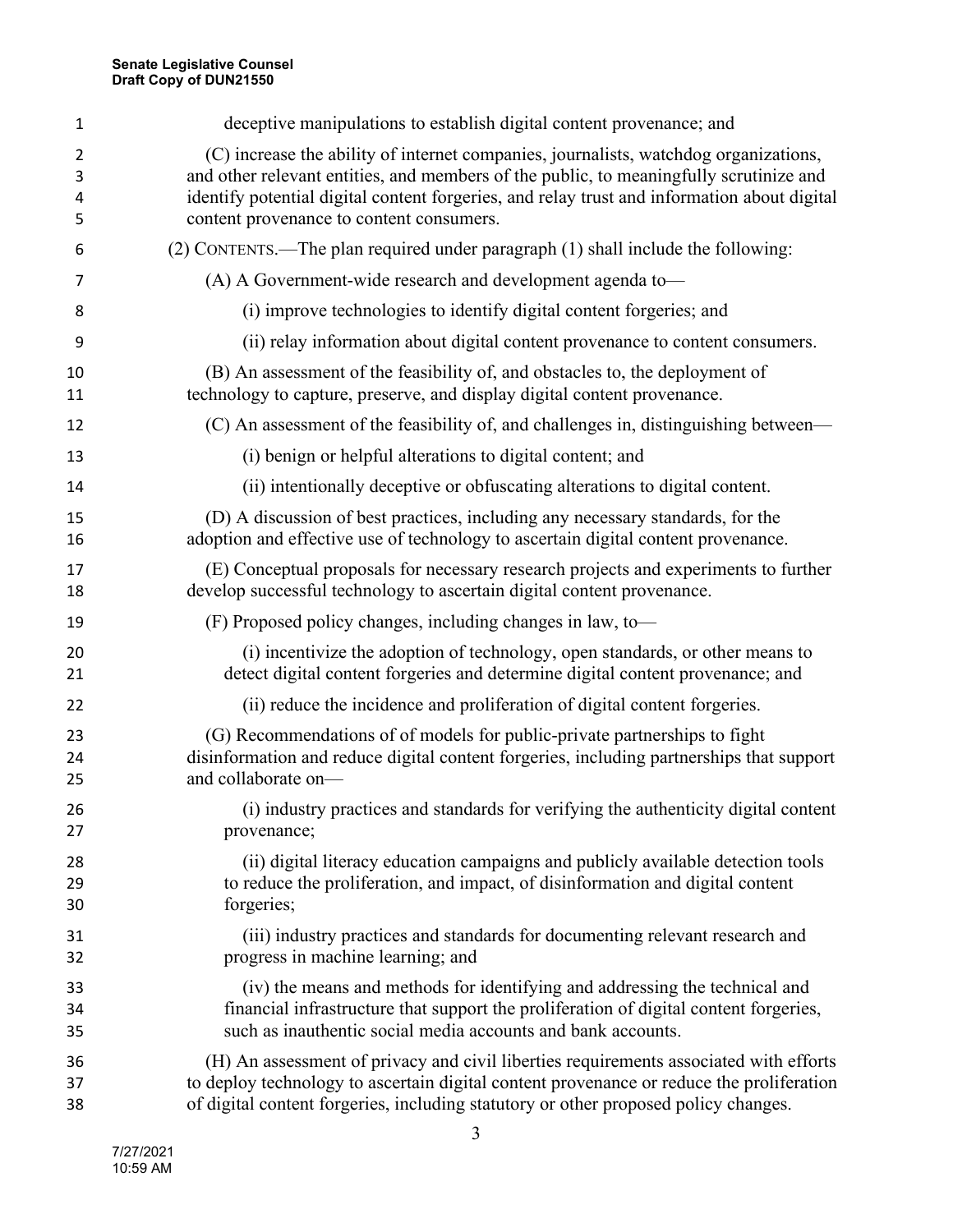| 1                    | (I) A determination of metrics to define the success of—                                                                                                                                                                                                                                      |
|----------------------|-----------------------------------------------------------------------------------------------------------------------------------------------------------------------------------------------------------------------------------------------------------------------------------------------|
| 2                    | (i) technology to detect digital content forgeries;                                                                                                                                                                                                                                           |
| 3                    | (ii) technology to ascertain digital content provenance; and                                                                                                                                                                                                                                  |
| 4<br>5               | (iii) other efforts to reduce the incidence, proliferation, and impact of digital<br>content forgeries.                                                                                                                                                                                       |
| 6<br>7               | (d) Consultations.—In carrying out subsection (c), the Task Force shall consult with the<br>following:                                                                                                                                                                                        |
| 8                    | (1) The Director of the National Science Foundation.                                                                                                                                                                                                                                          |
| 9                    | (2) The National Academies of Sciences, Engineering, and Medicine.                                                                                                                                                                                                                            |
| 10                   | (3) The Director of the National Institute of Standards and Technology.                                                                                                                                                                                                                       |
| 11                   | (4) The Director of the Defense Advanced Research Projects Agency.                                                                                                                                                                                                                            |
| 12<br>13             | (5) The Director of the Intelligence Advanced Research Projects Activity of the Office of<br>the Director of National Intelligence.                                                                                                                                                           |
| 14                   | (6) The Secretary of Energy.                                                                                                                                                                                                                                                                  |
| 15                   | (7) The Secretary of Defense.                                                                                                                                                                                                                                                                 |
| 16                   | (8) The Attorney General.                                                                                                                                                                                                                                                                     |
| 17                   | (9) The Secretary of State.                                                                                                                                                                                                                                                                   |
| 18                   | (10) The Federal Trade Commission.                                                                                                                                                                                                                                                            |
| 19                   | (11) The United States Trade Representative.                                                                                                                                                                                                                                                  |
| 20                   | (12) representatives from private industry.                                                                                                                                                                                                                                                   |
| 21                   | (13) representatives from institutions of higher education.                                                                                                                                                                                                                                   |
| 22                   | (14) Such other individuals as the Task Force considers appropriate.                                                                                                                                                                                                                          |
| 23                   | $(e)$ Staff.—                                                                                                                                                                                                                                                                                 |
| 24<br>25             | (1) IN GENERAL.-Staff of the Task Force shall be comprised of detailees with expertise<br>in artificial intelligence or related fields from—                                                                                                                                                  |
| 26                   | (A) the Department of Homeland Security;                                                                                                                                                                                                                                                      |
| 27                   | (B) the Office of Science and Technology Policy;                                                                                                                                                                                                                                              |
| 28                   | (C) the National Institute of Standards and Technology; or                                                                                                                                                                                                                                    |
| 29<br>30             | (D) any other Federal agency the co-chairpersons of the Task Force consider<br>appropriate with the consent of the head of the Federal agency.                                                                                                                                                |
| 31                   | (2) OTHER ASSISTANCE.-                                                                                                                                                                                                                                                                        |
| 32<br>33<br>34<br>35 | (A) IN GENERAL.—The co-chairpersons of the Task Force may, with the agreement of<br>a private sector, nonprofit, or educational organization, arrange for the temporary<br>assignment of employees of the organization to the Task Force in accordance with the<br>requirements of $(e)(2)$ . |